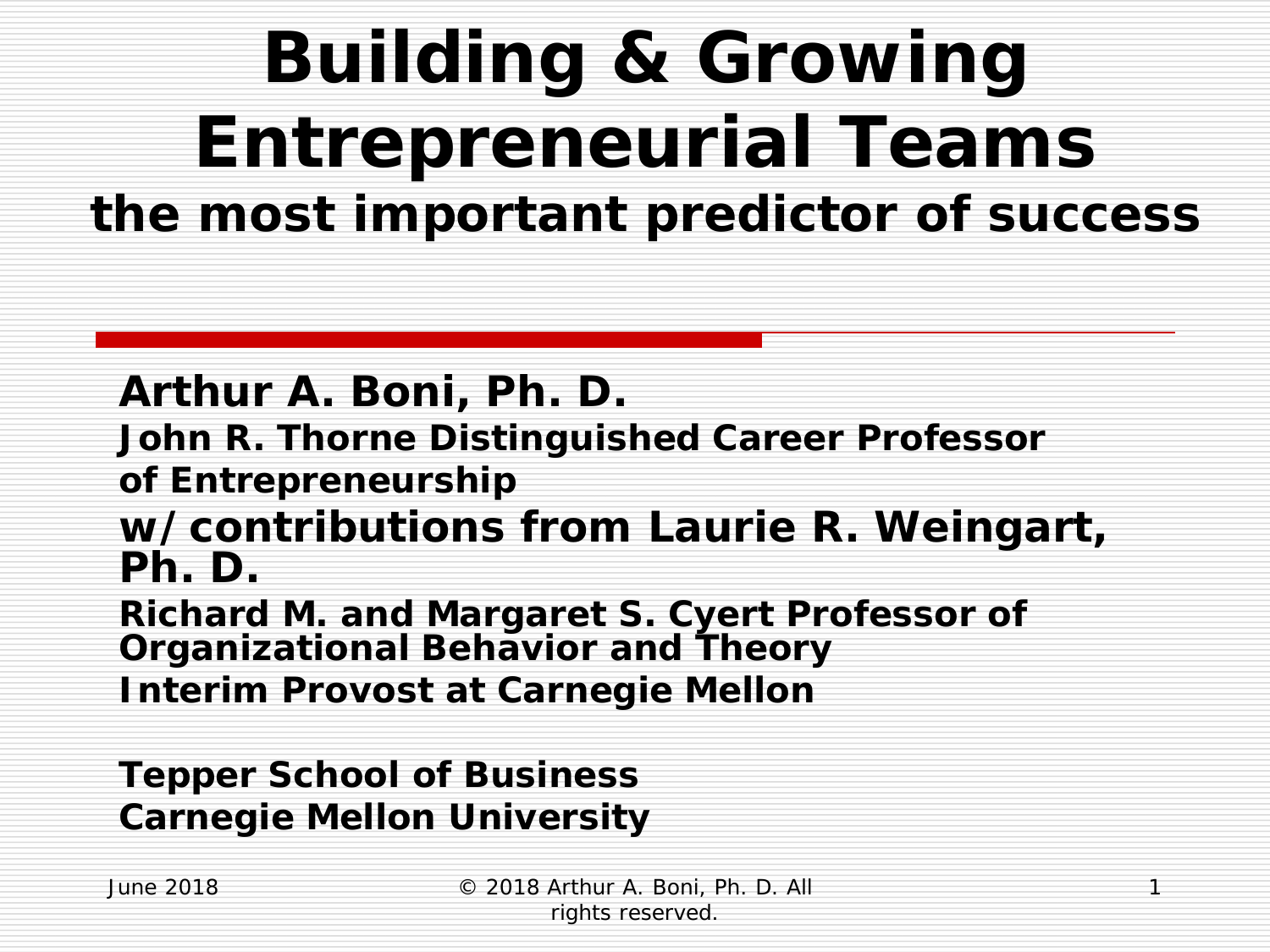### *References*

- **□** Boni and Weingart, "Building Teams in Entrepreneurial Companies", J. Commercial Biotechnology, Vol.18, No. 2 (2012)
- **□** Boni, Weingart and Todorova, Chapter 7, "Building, Managing and Motivating Great Teams" in Shimasaki (Editor), Biotechnology Entrepreneurship, Starting, Managing and Leading Biotech Companies, Elsevier (2014)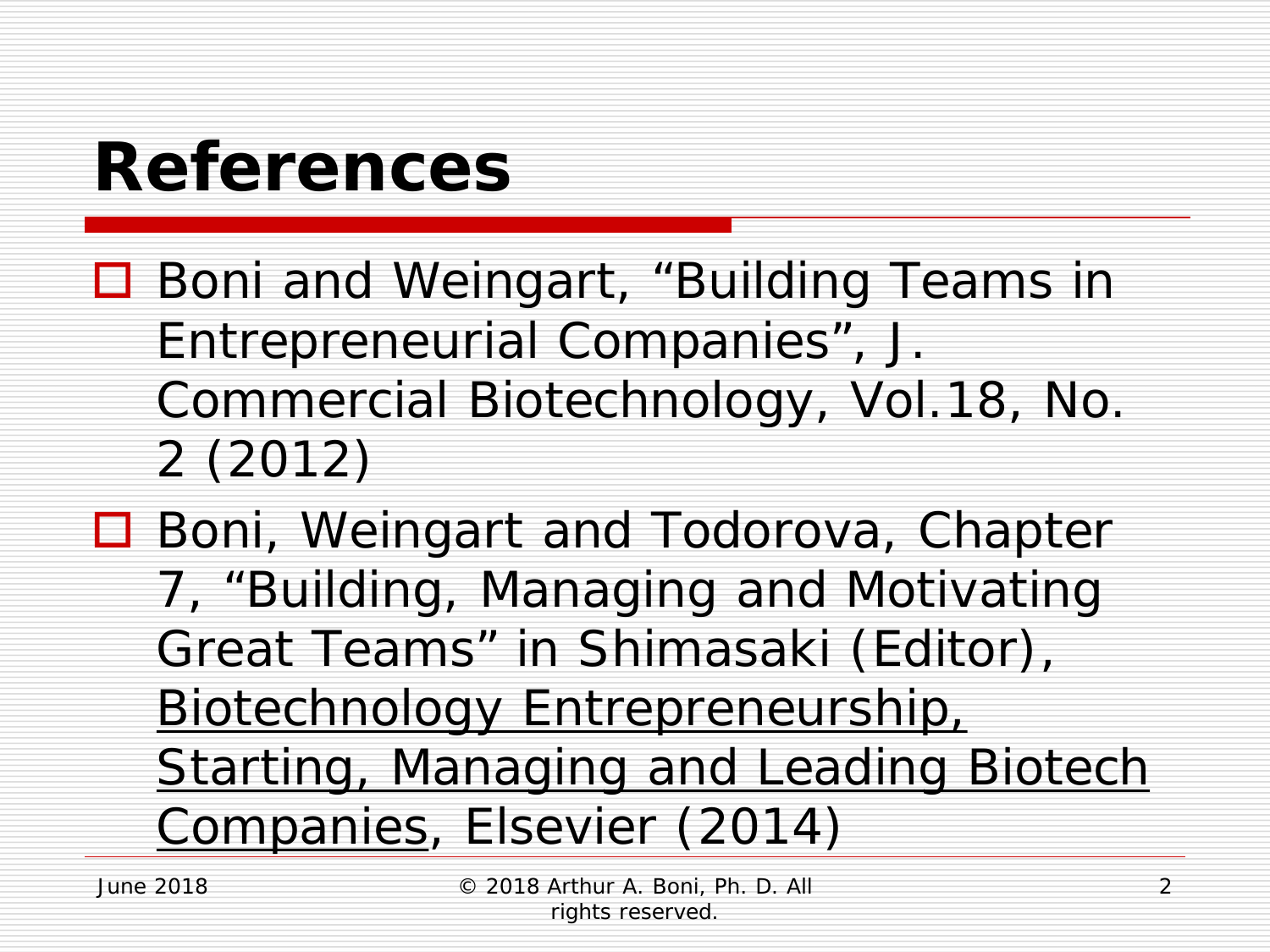### *On Teamwork*

#### **The strength of the team is each individual member...the strength of each member is the team.**

 **Coach Phil Jackson - Chicago Bulls & Los Angeles Lakers (11 NBA titles) (now President of New York Knicks)**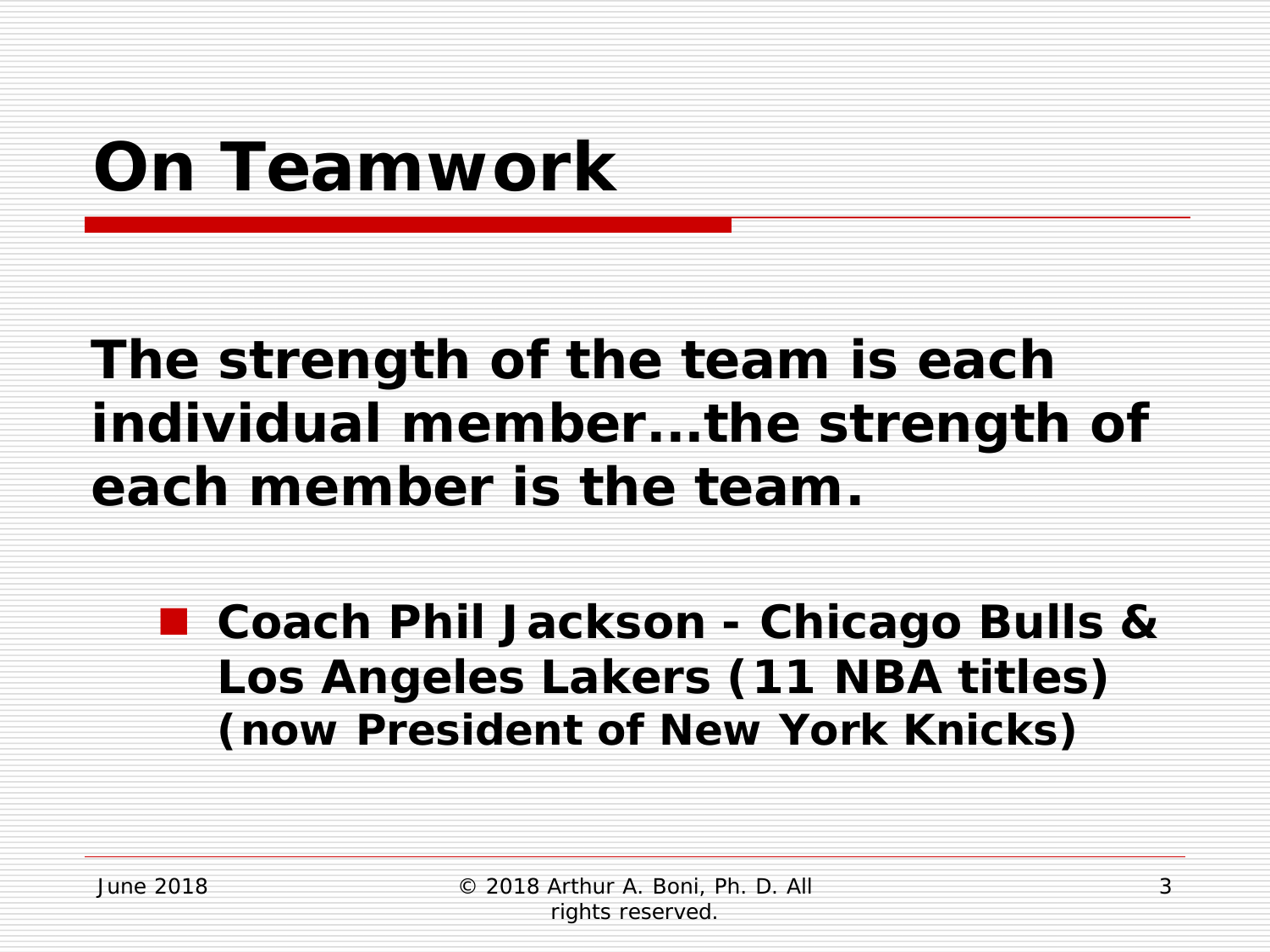### *On Knowledge-Based Ventures*

 "*Your most precious possession is not your financial assets. Your most precious possession is the people you have working there, and what they carry around in their heads, and their ability to work together.*"

**Robert Reich – former Secretary of Labor** (now at UC Berkeley, School of Public Policy)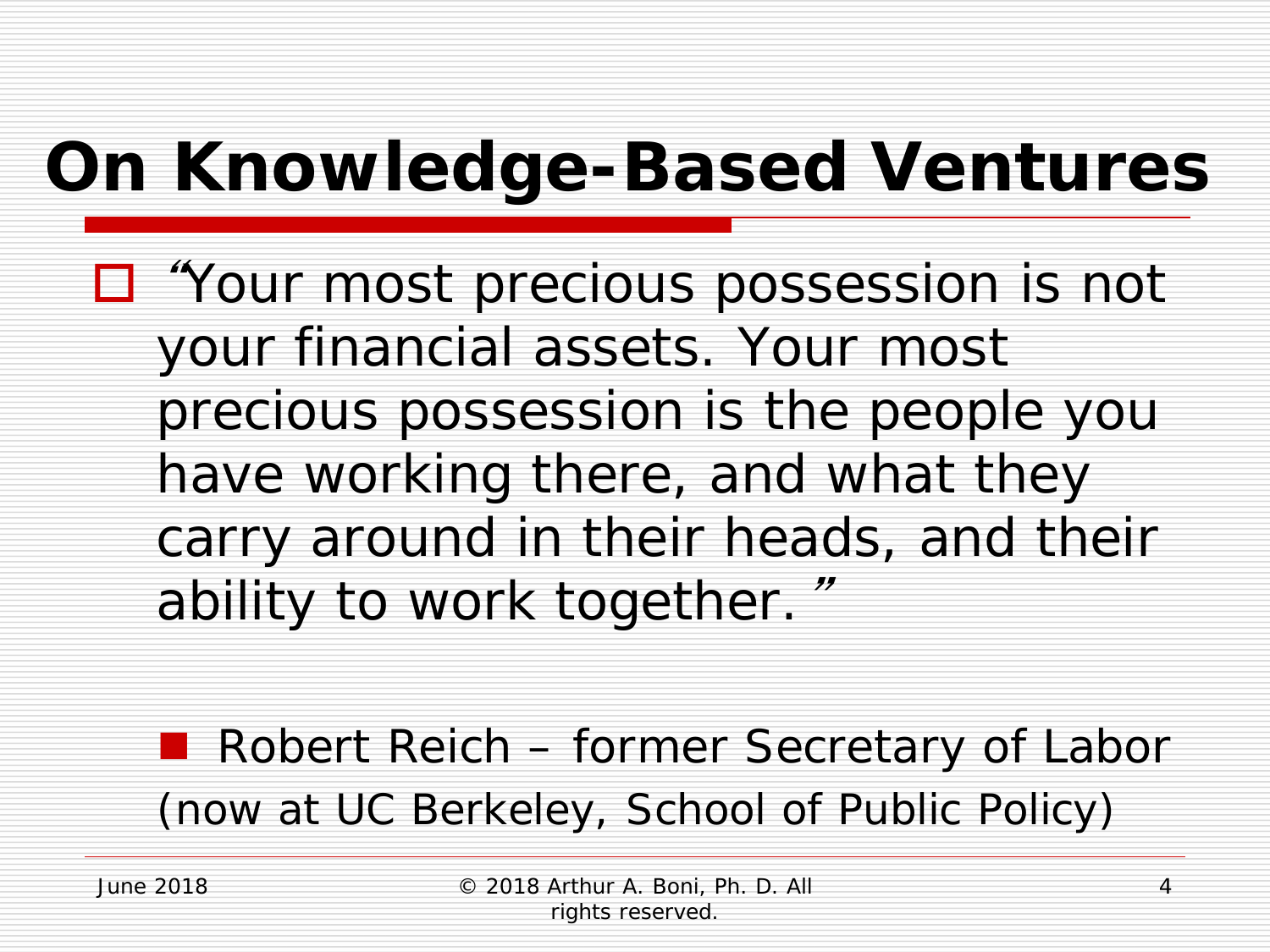### *From Idea to Opportunity Creating Value*



© 2018 Arthur A. Boni, Ph. D. All rights reserved.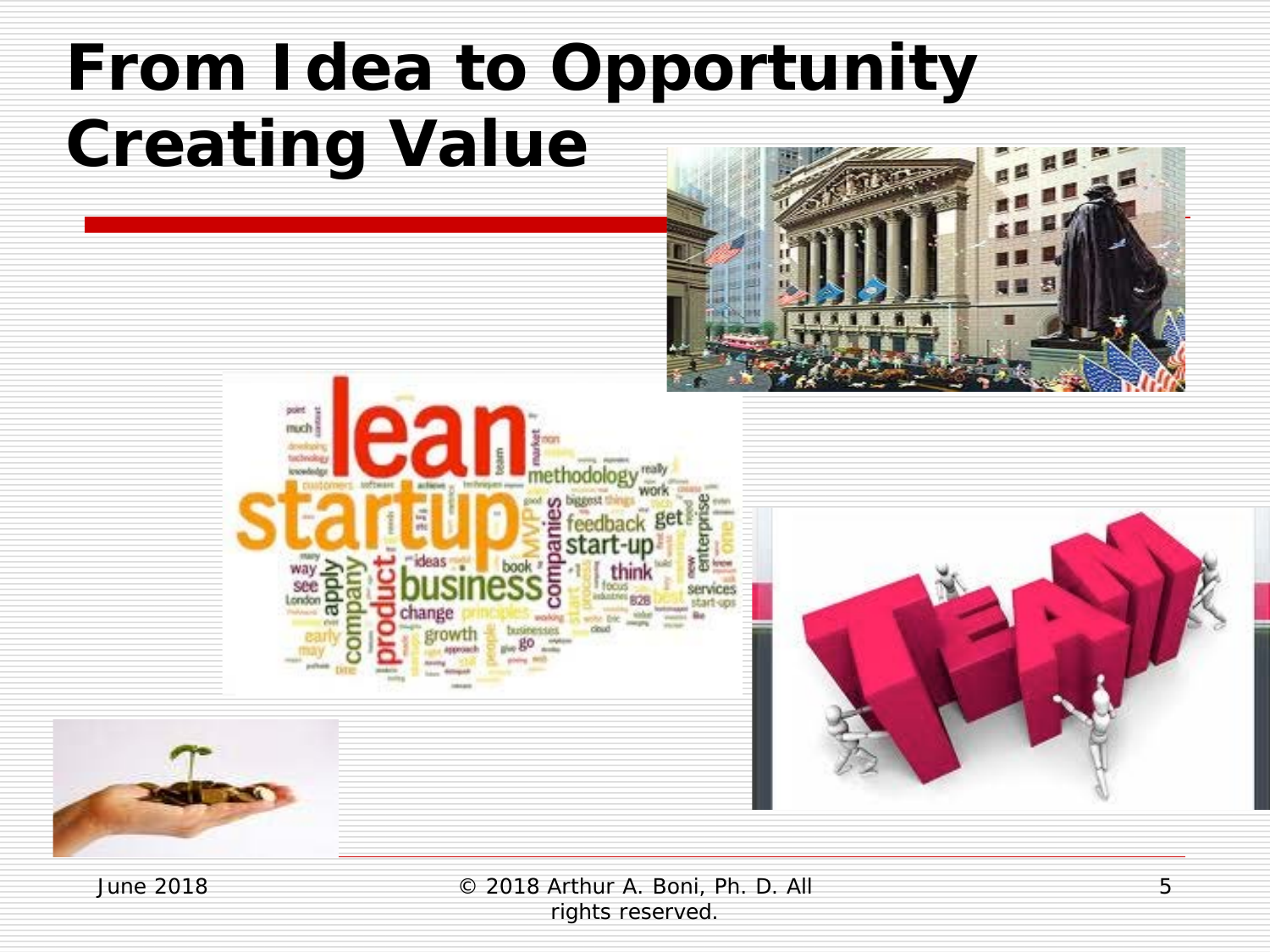#### *Innovation/Company Life Cycle Technology, Traction, Team*



© 2018 Arthur A. Boni, Ph. D. All

rights reserved.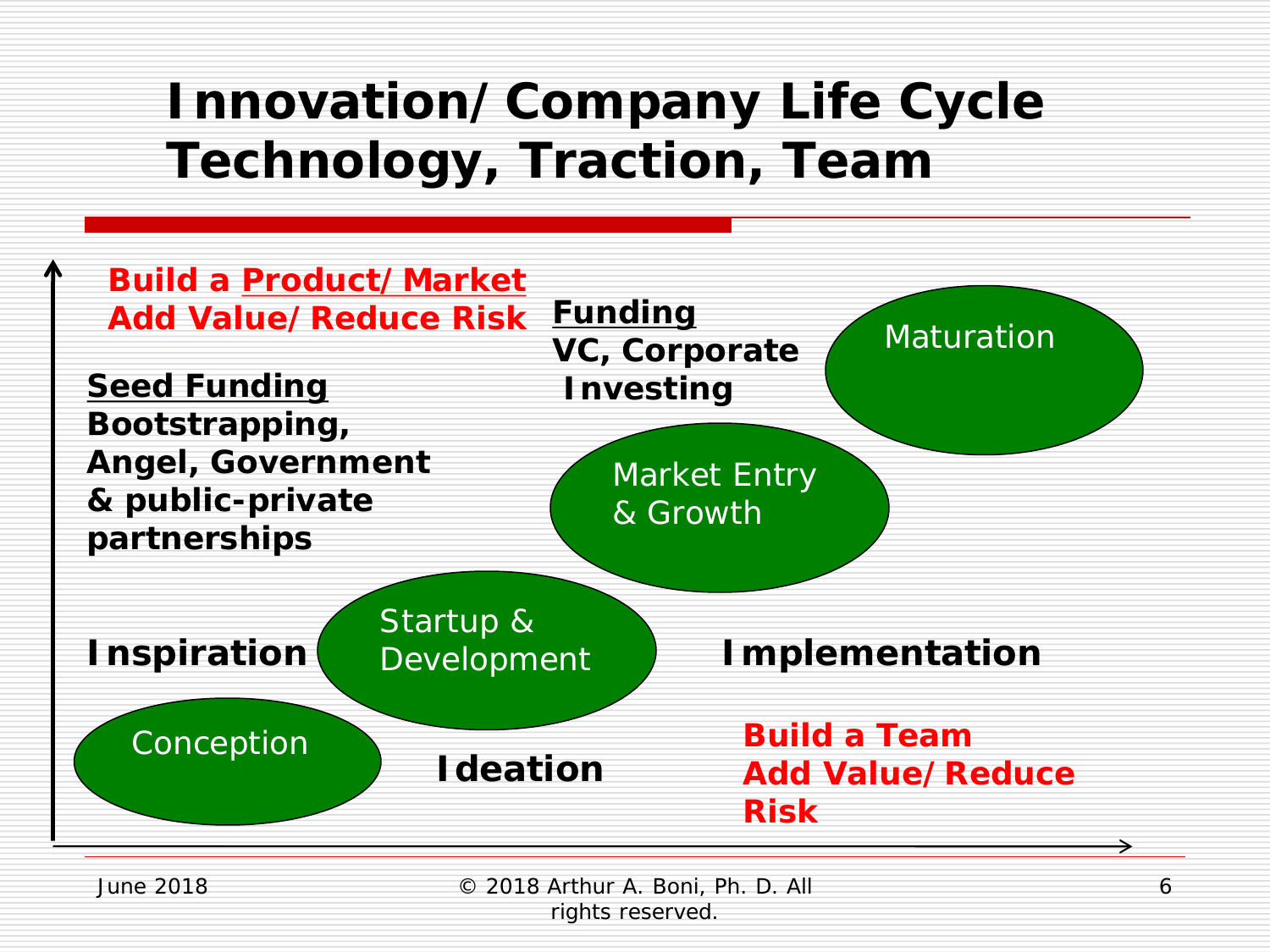"startups are not versions of larger companies" *– Steve Blank*

- $\Box$  "a startup is a temporary organization in search of a scalable, repeatable, profitable business model"
	- Requires different rules, roadmaps, skill sets, and tools to minimize risk and optimize chances for success
		- $\Box$  Experimentation to demonstrate product/market fit
			- Customer feedback over intuition
			- Iterative design over traditional development
			- Product/service market business model
		- $\Box$  Build the extended team incrementally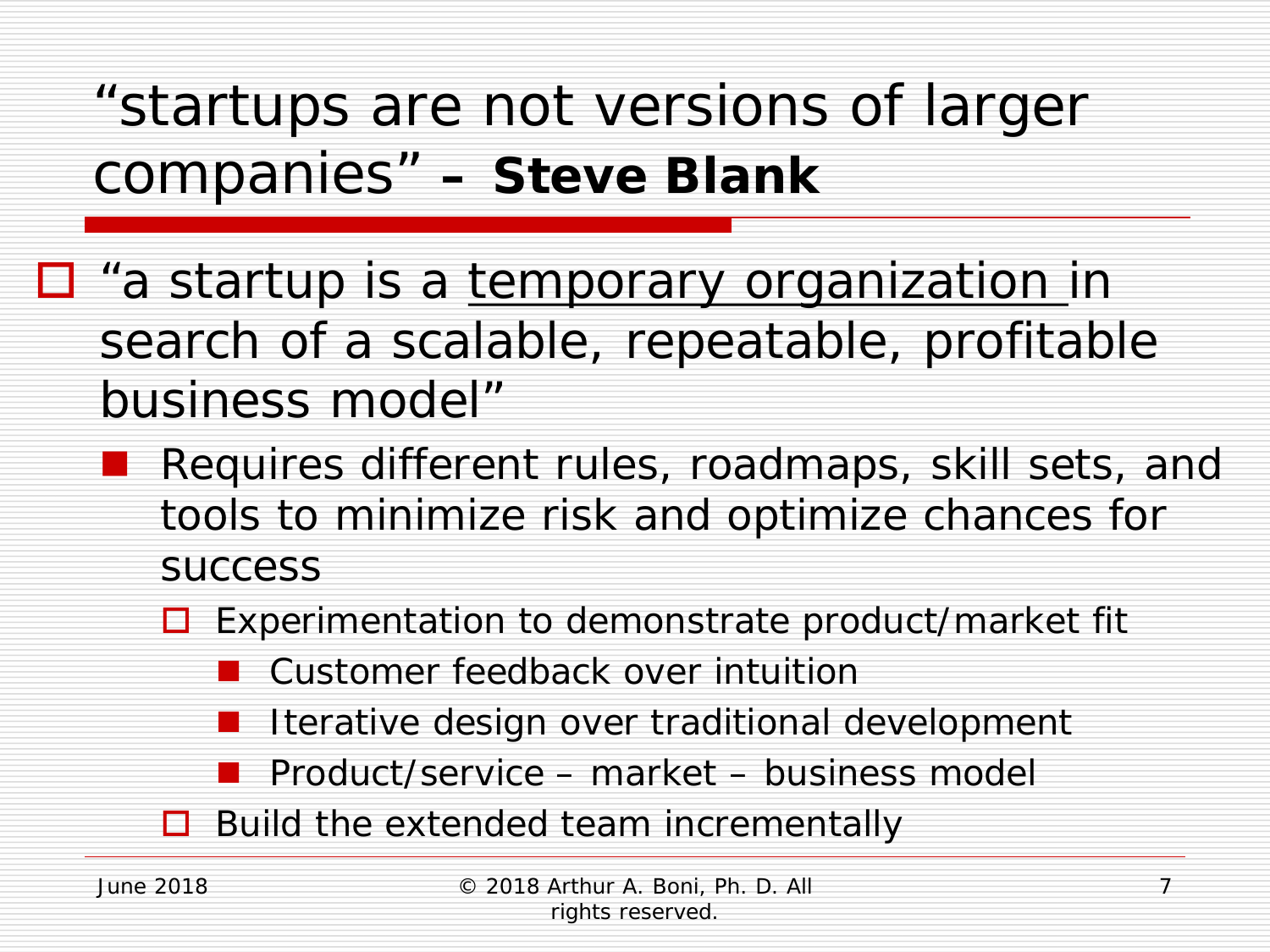### *Quote from Eric Ries*

- □ "A human institution designed to create new products or services under conditions of extreme uncertainty"
- $\Box$  "Works in a company of any size, in any sector or industry"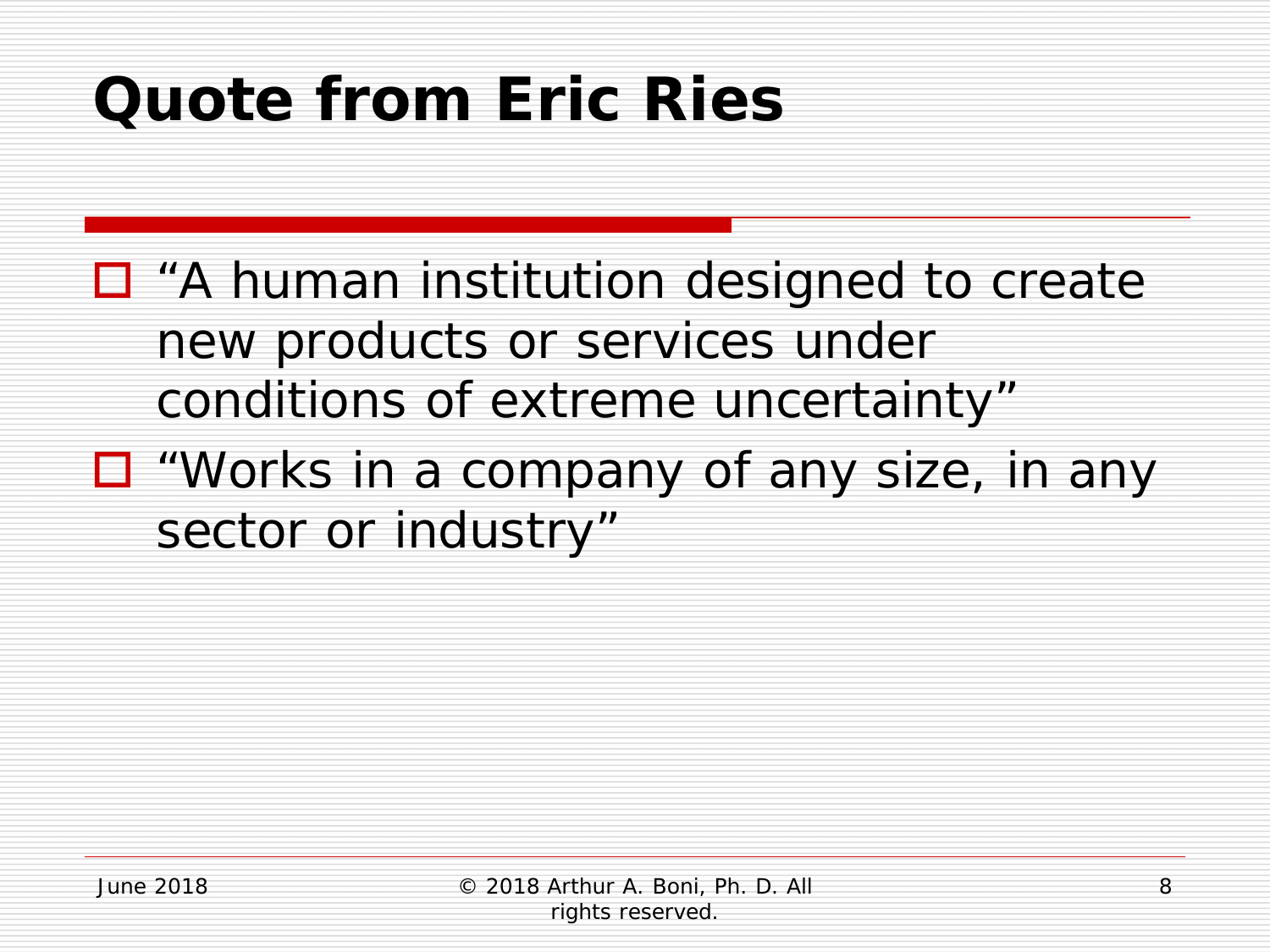*"Evolution & Revolution as Organizations Grow" Greiner, HBS Reprint 98308*



□ Companies go through multiple stages as growth occurs

- Each phase begins with a period of *evolution* (steady growth and stability)
- **Each phase ends with revolution** (turmoil and change)
- **Numer What led to growth then triggers**

instability



© 2018 Arthur A. Boni, Ph. D. All June 2018 9rights reserved.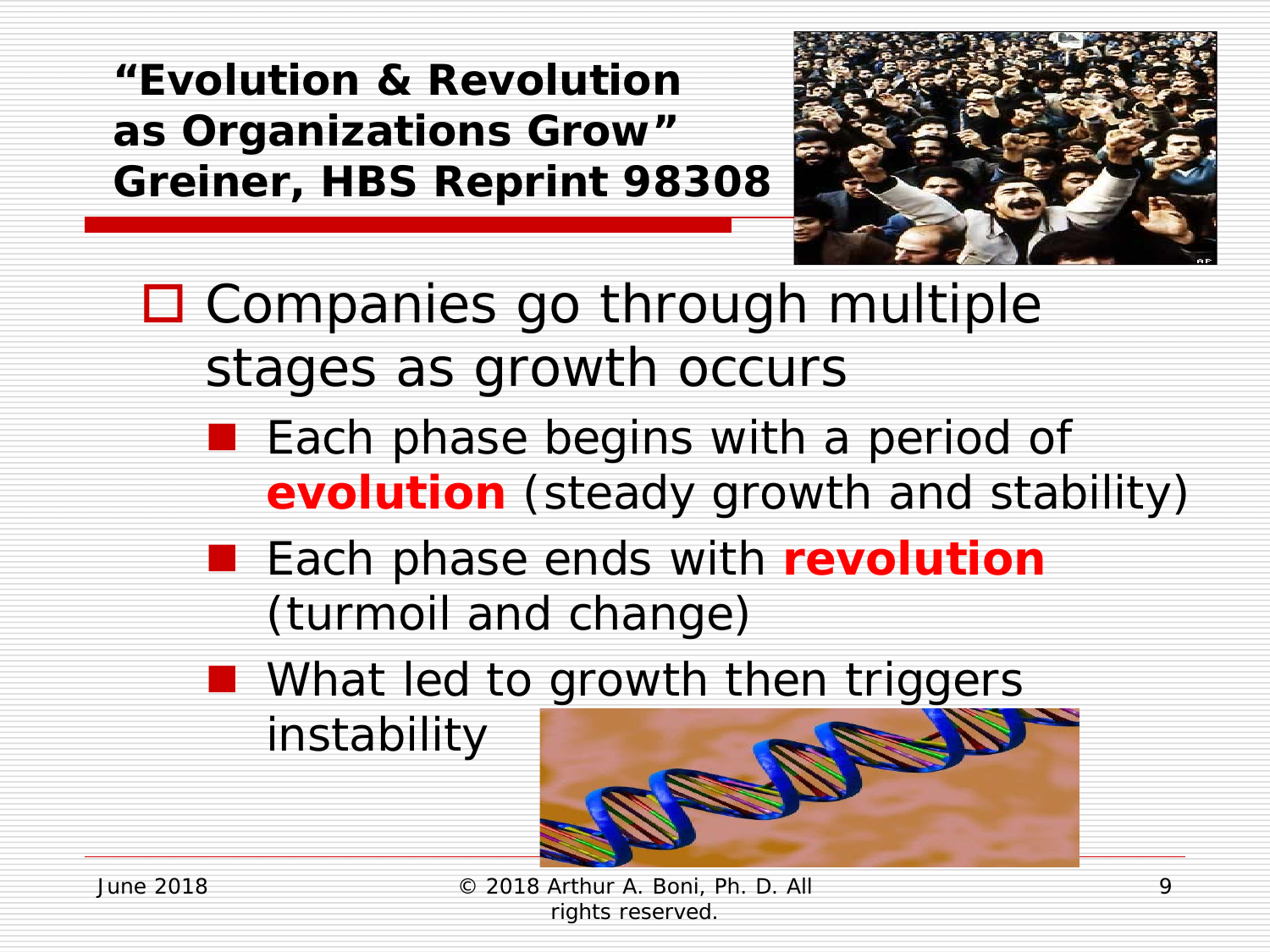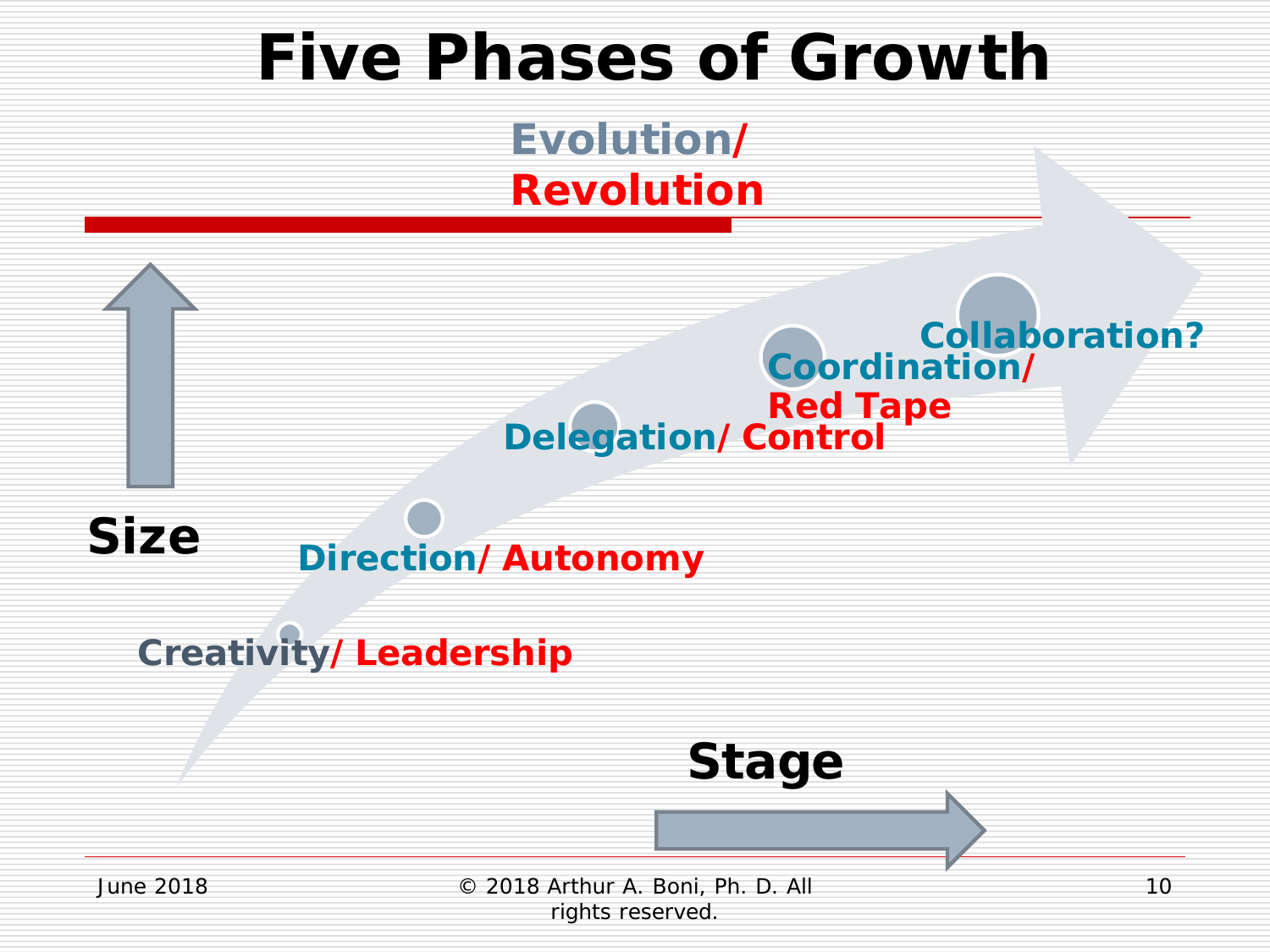### *Building an Organization Include diversity for innovation*



© 2018 Arthur A. Boni, Ph. D. All rights reserved.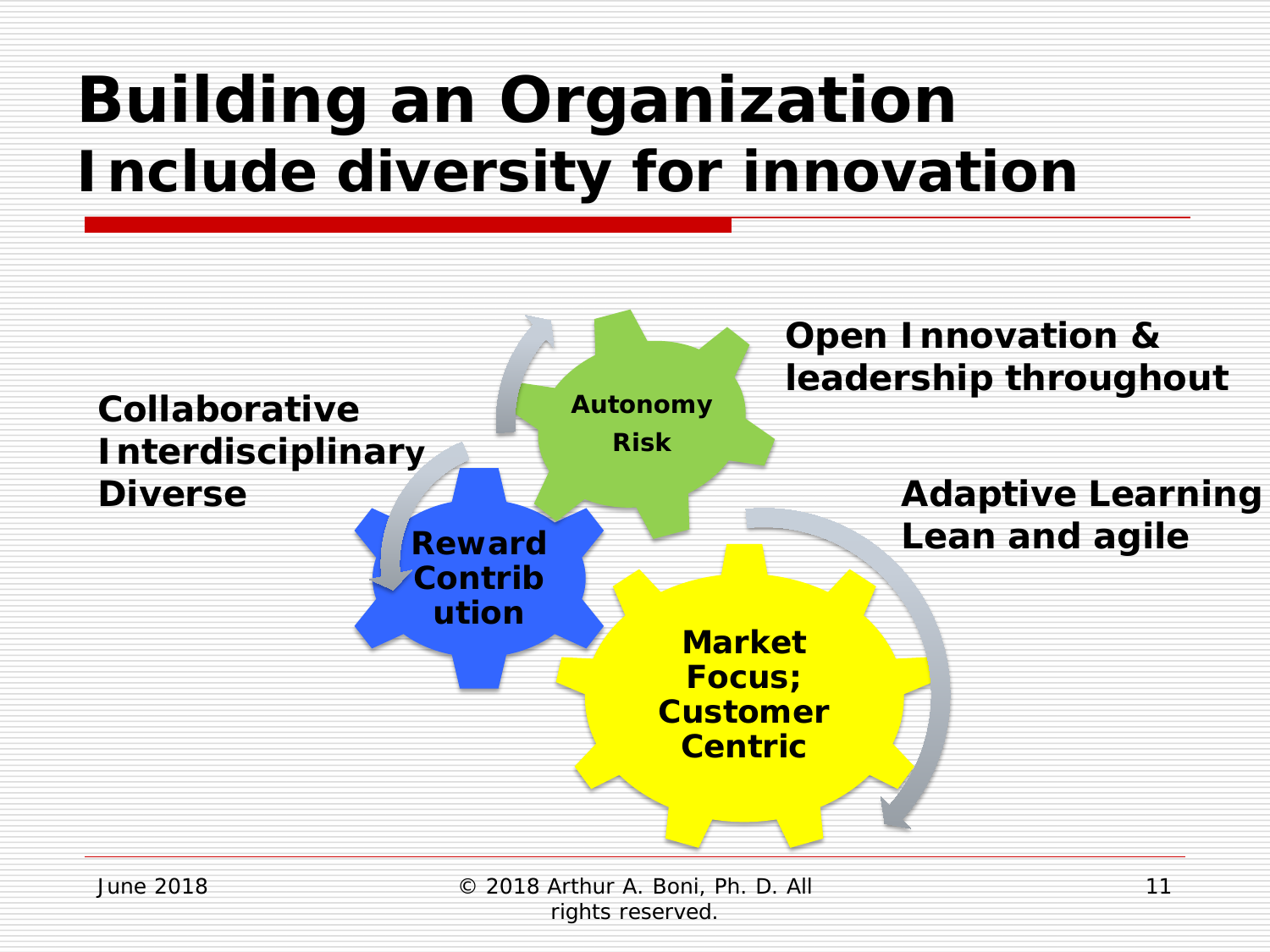#### *Attributes of an Effective Organization Culture*

"*How GE Teaches Teams to Lead*"*, HBR Jan 2009*

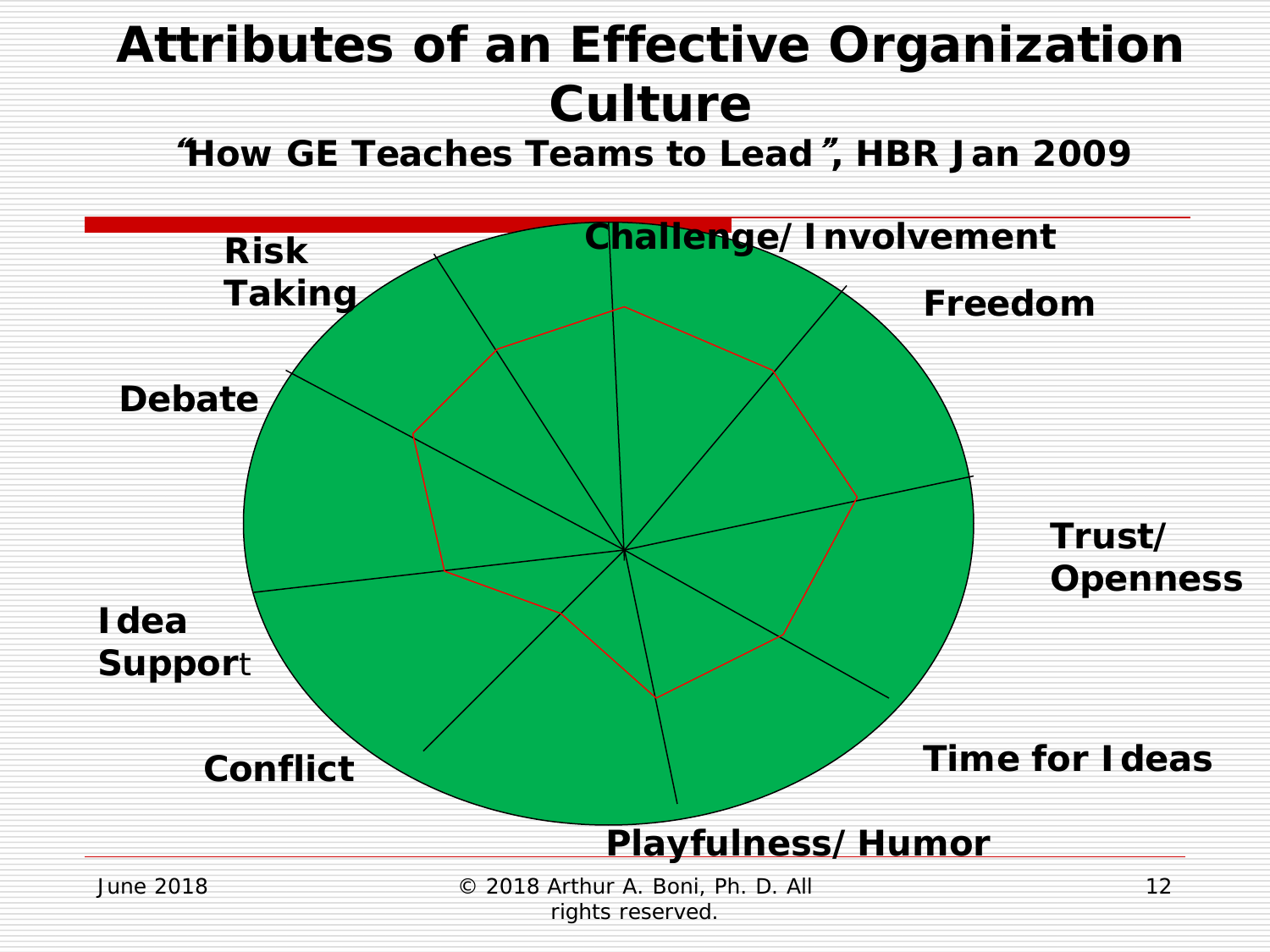#### *Key Considerations for Team Building*

| <b>Work Tasks to be Performed</b> |                               |                                    |
|-----------------------------------|-------------------------------|------------------------------------|
|                                   | <b>People Skills Needed</b>   |                                    |
| Discover &<br>validate            | <b>Market</b>                 | <b>Processes</b>                   |
| need                              | development                   | <b>Team and</b>                    |
| <b>MVP</b><br>development         | <b>Product</b><br>development | advisor<br>collaboration           |
|                                   | (product/                     | <b>Market launch</b><br>and growth |
| <b>Fund raising</b>               | market fit)                   | Change                             |
|                                   | <b>Test</b>                   | management                         |
|                                   | <b>Manufacture</b>            |                                    |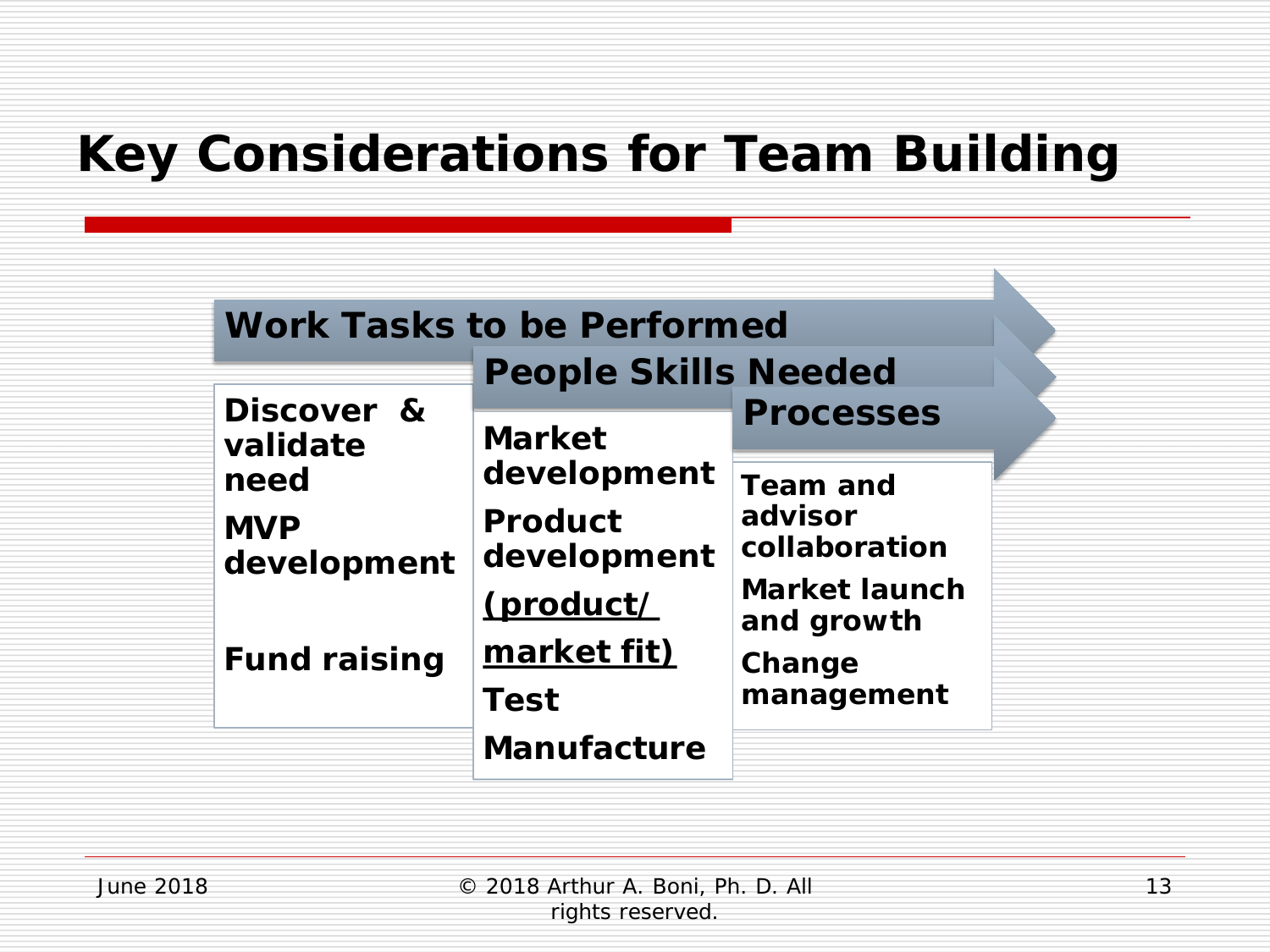# *Startup and Early Stage Teams*

- $\Box$  The Team is the most important predictor for company success – tech/biotech/medtech companies!
	- **Failure rates attributed to team, market,** technology, market?
- $\Box$  The Team is broad, and consists of
	- **Founders**  $\rightarrow$  **2(3)** 
		- $\Box$  Then, build out technology, business teams
	- **Advisors (for technology, business, legal)**

Directors (investors and independent)

© 2018 Arthur A. Boni, Ph. D. All rights reserved.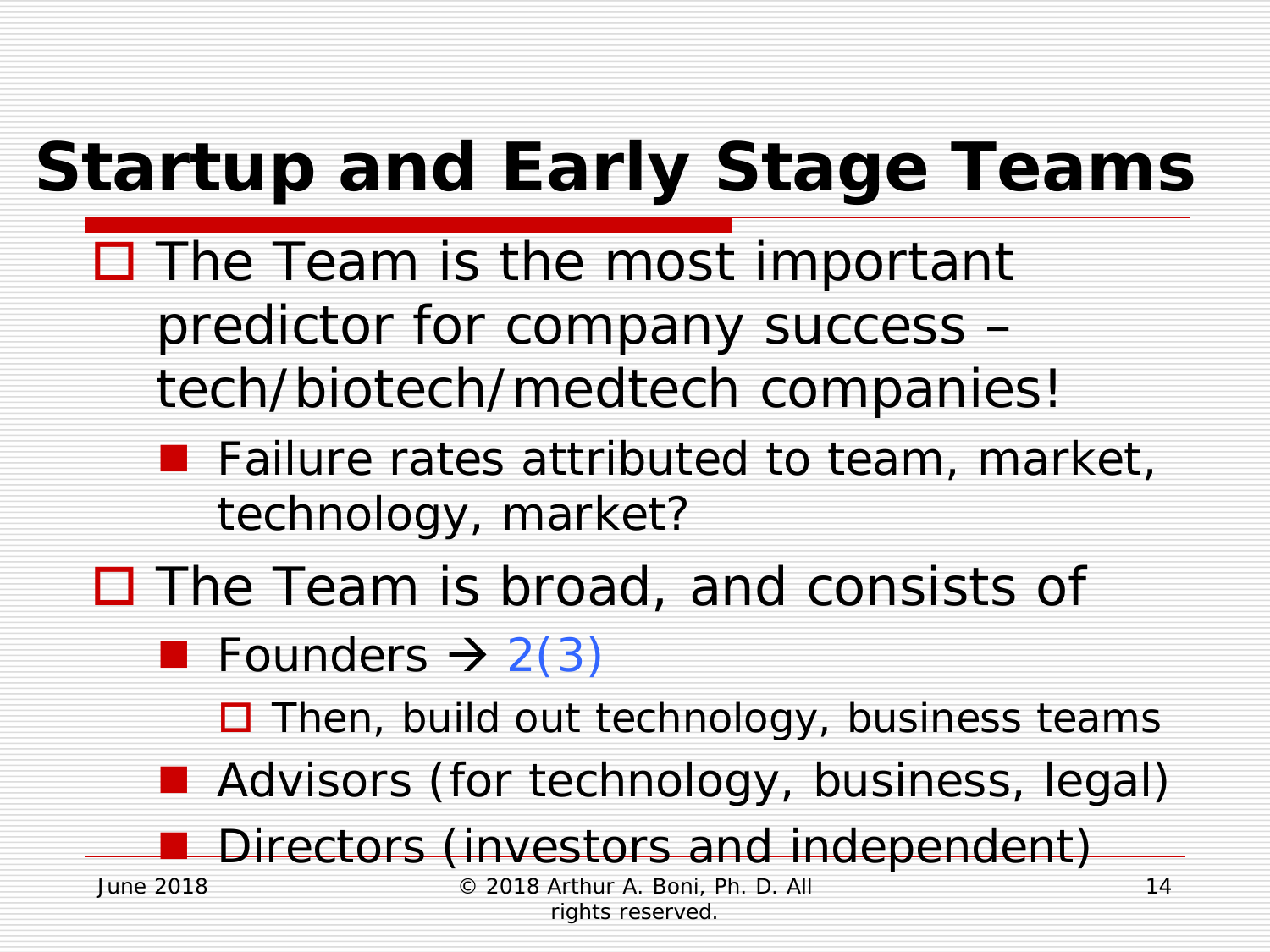### *What do you need from the team?*

- **□ Expertise, Networks, Perspective, Diversity** 
	- **Access to people, capital, partners,** market/customers
	- **Access to counsel and expertise for IP,** regulatory, reimbursement
	- **Advice, experienced perspective,** mentoring/coaching
	- **Adherence to plan, changes to plan,** fiduciary responsibility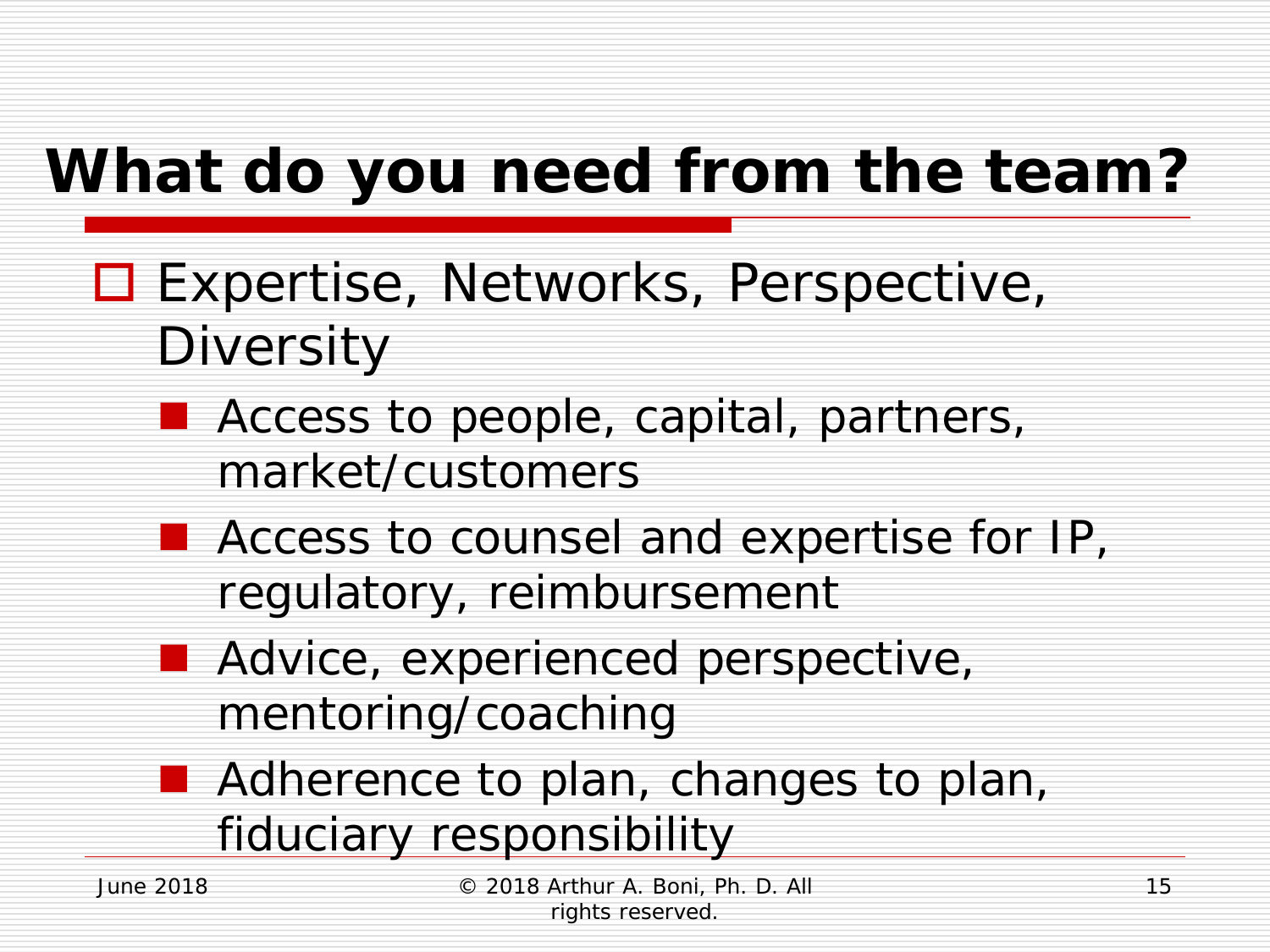#### *The Three Essentials of an Effective Team Ref. Jim Billington, HBS U9701A (1997)*

# Competence (skill) Commitment (will) Common goal (fit)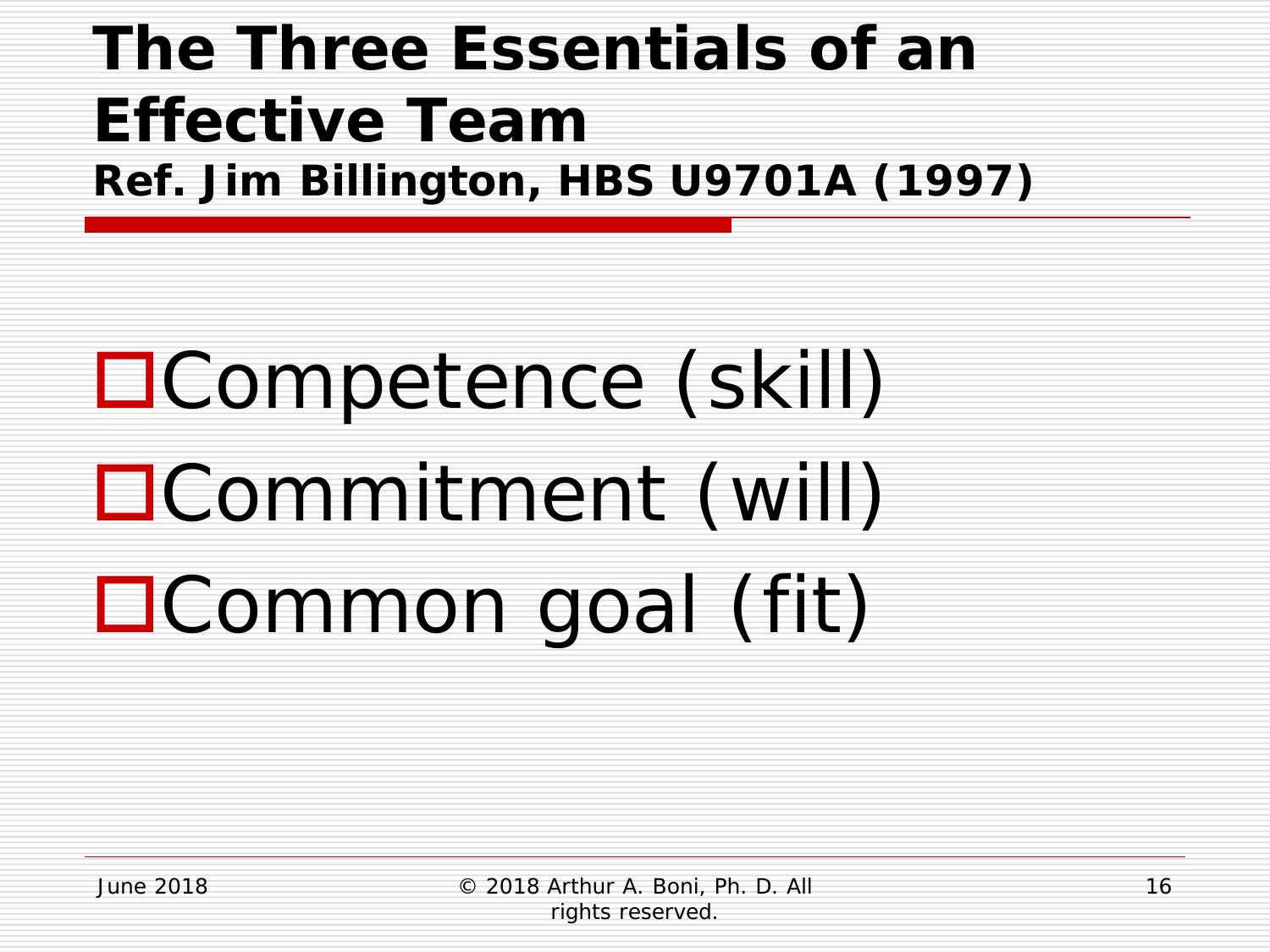# *Commitment/Common Goal*

- **Shared dedication to** achievement of specific performance goals
- **Shaping a purpose owned** by all

### ■ Shared ownership (and

rewards)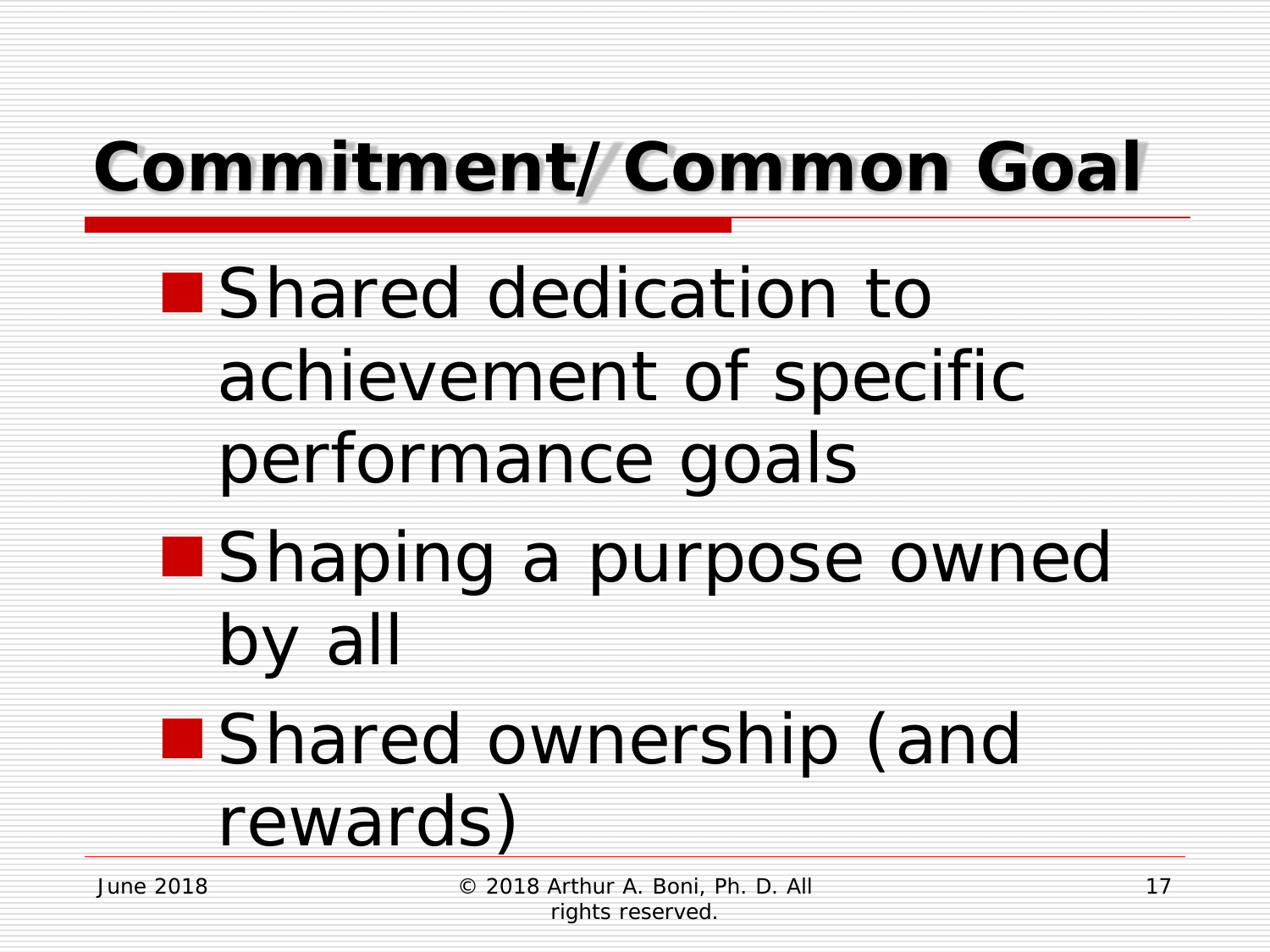### *Team Member Characteristics*

- □ Knowledge/Skills/Experience
	- Market/Industry/Domain specific experience
	- Previous experience in building entrepreneurial companies

#### **□** Interpersonal Skills

- Team oriented; works well with people in cross functional teams  $\rightarrow$  diversity
- Good communication skills
- $\Box$  Shared value system
	- Can be trusted (also liked and respected)
	- A sense of common purpose and vision
	- Check egos at the door!
	- Good sense of humor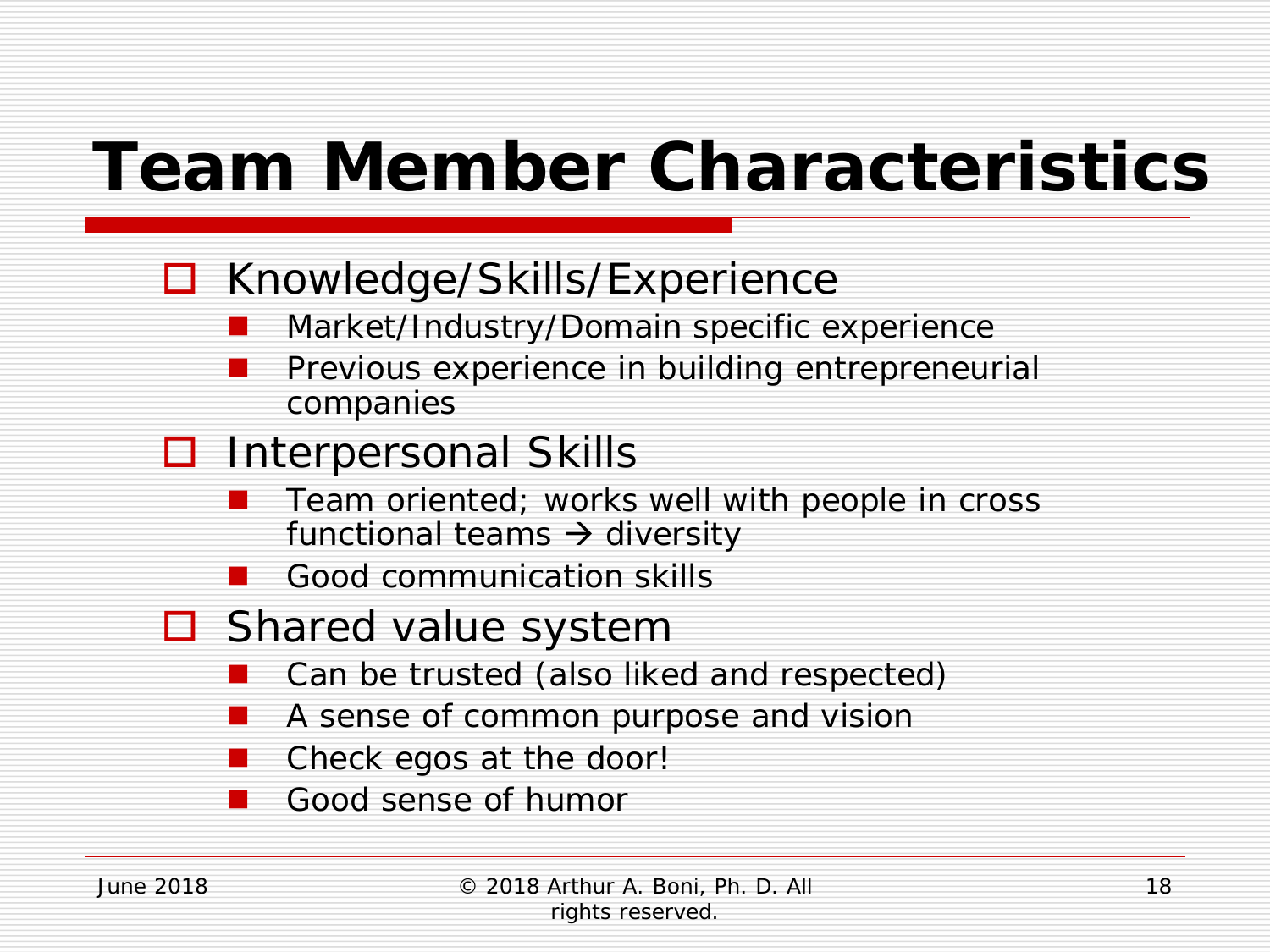# *Diversity is Good (Necessary)*

- **□** Many skill sets & perspectives will be required to build a successful company
	- □ Gender, ethnic origins, disciplines, etc.
- $\Box$  Actively manage the diversity don't leave synergy to chance
	- Don't hire everyone who has similar skill sets and experiences!
	- **Hire those who come from "big** company " backgrounds – "fit"?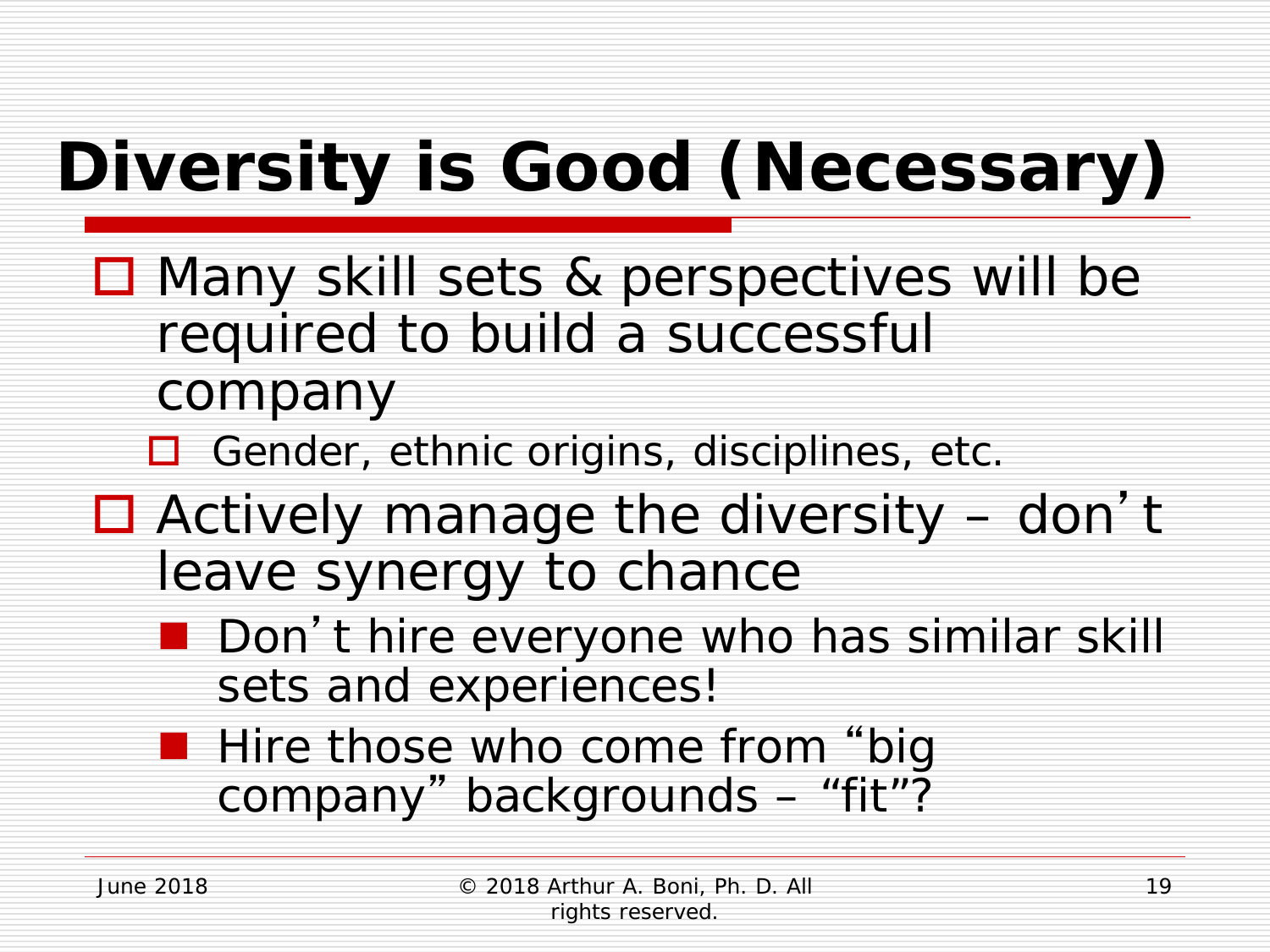*Talent - hiring is the most important thing you do (E. Schmidt & J. Rosenberg, "How Google Works"*

#### ■ Hire "infected people"

- **Passion and commitment** 
	- **□** Measure passion thru observation of persistence, grit, absorption
- **Use a peer- based process for hiring** "creatives"

#### ■ A workforce of great people attracts more great people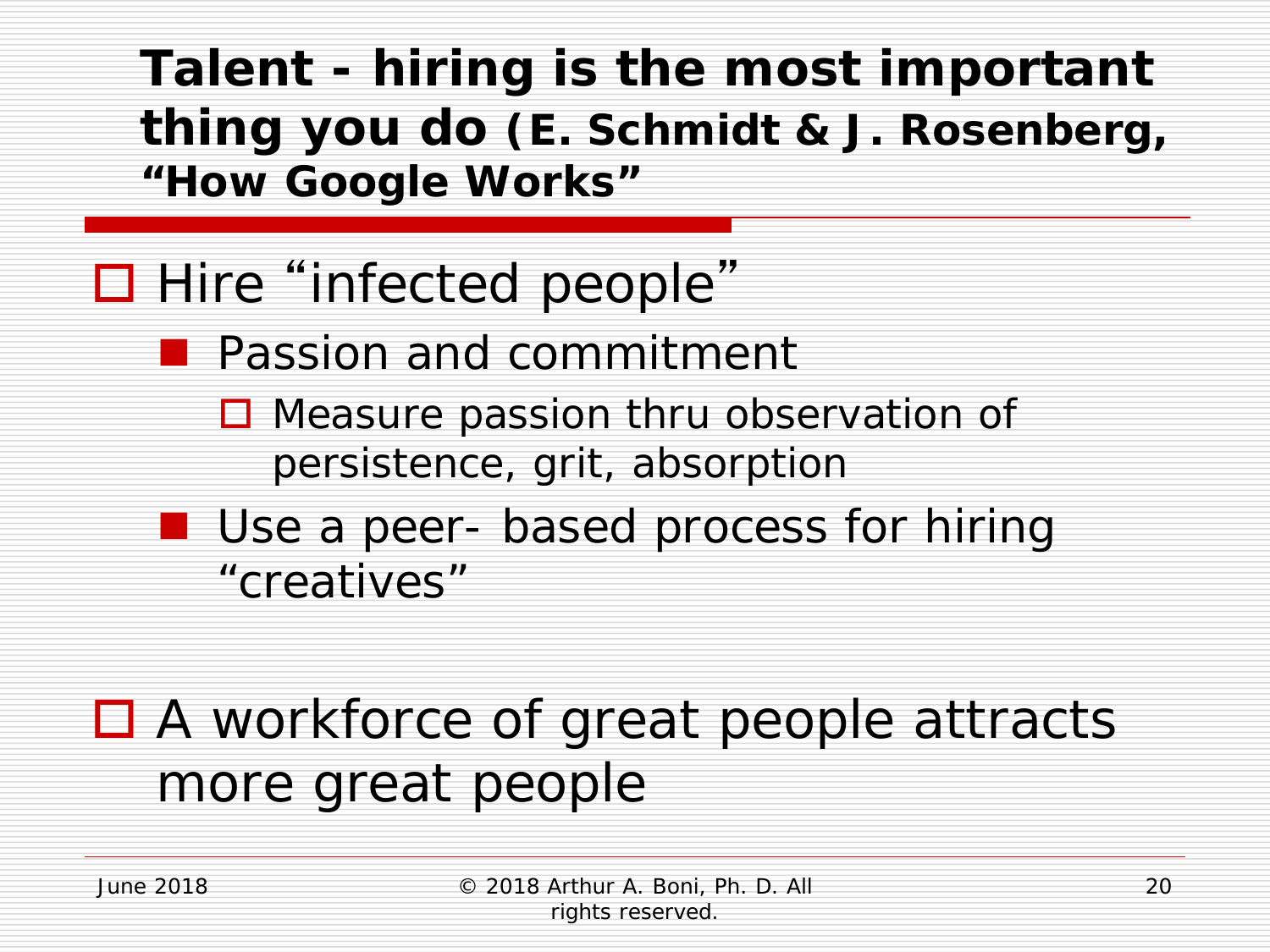# *Motivating Factors Vary*

- $\Box$  Then provide environment where people know that their contributions are valued and rewarded
	- **Norking conditions, interpersonal** relations, compensation,policies, recognition,honest performance evaluation and feedback
	- $\blacksquare$  The challenge of the work itself **Ability to make a difference, change the** world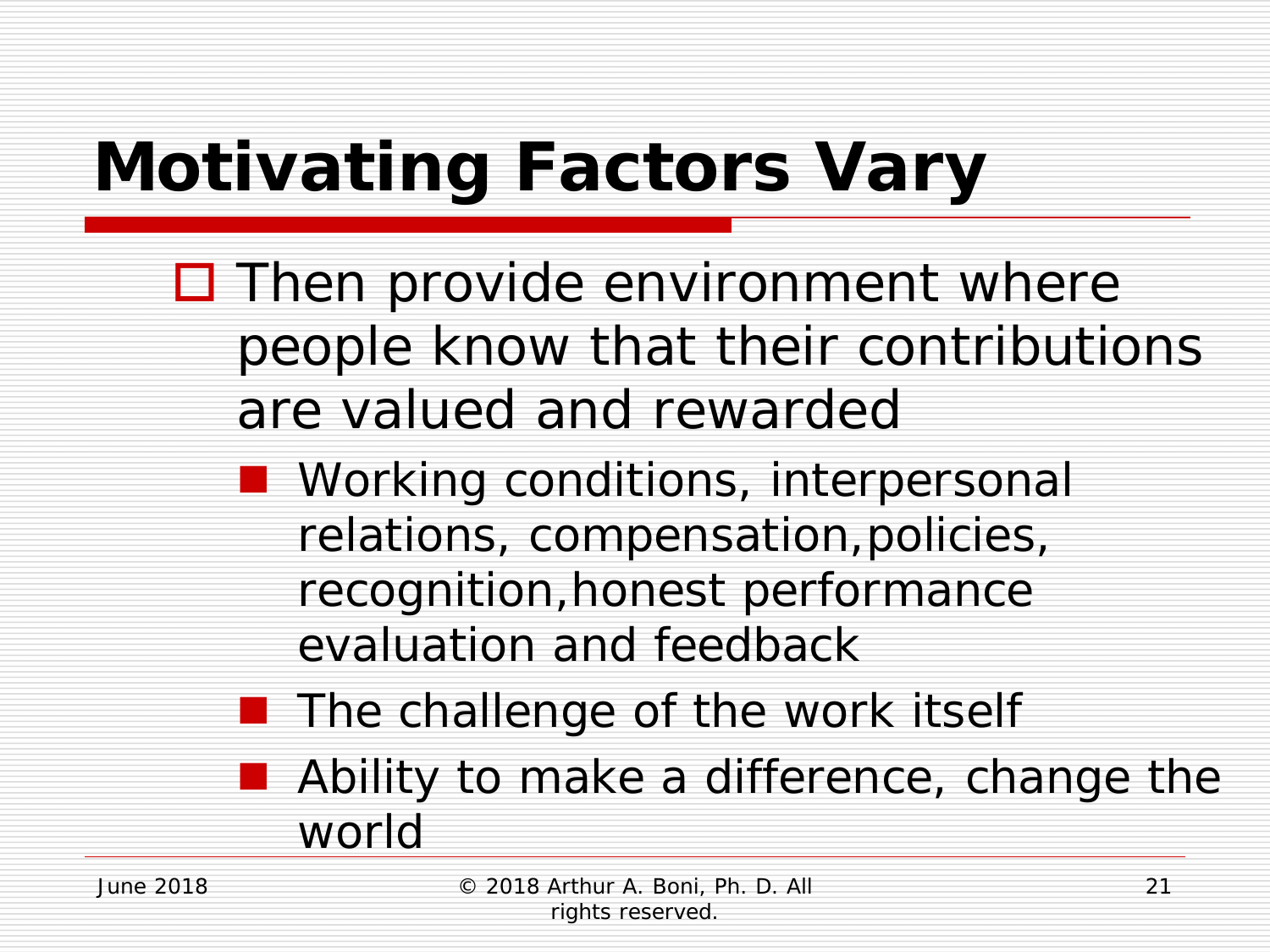### *Transition to Panel Discussion from "patterns" to practice*

- **□** Three Broad Topics
	- **Building the Team**
	- Building the Culture
	- **Leading Change**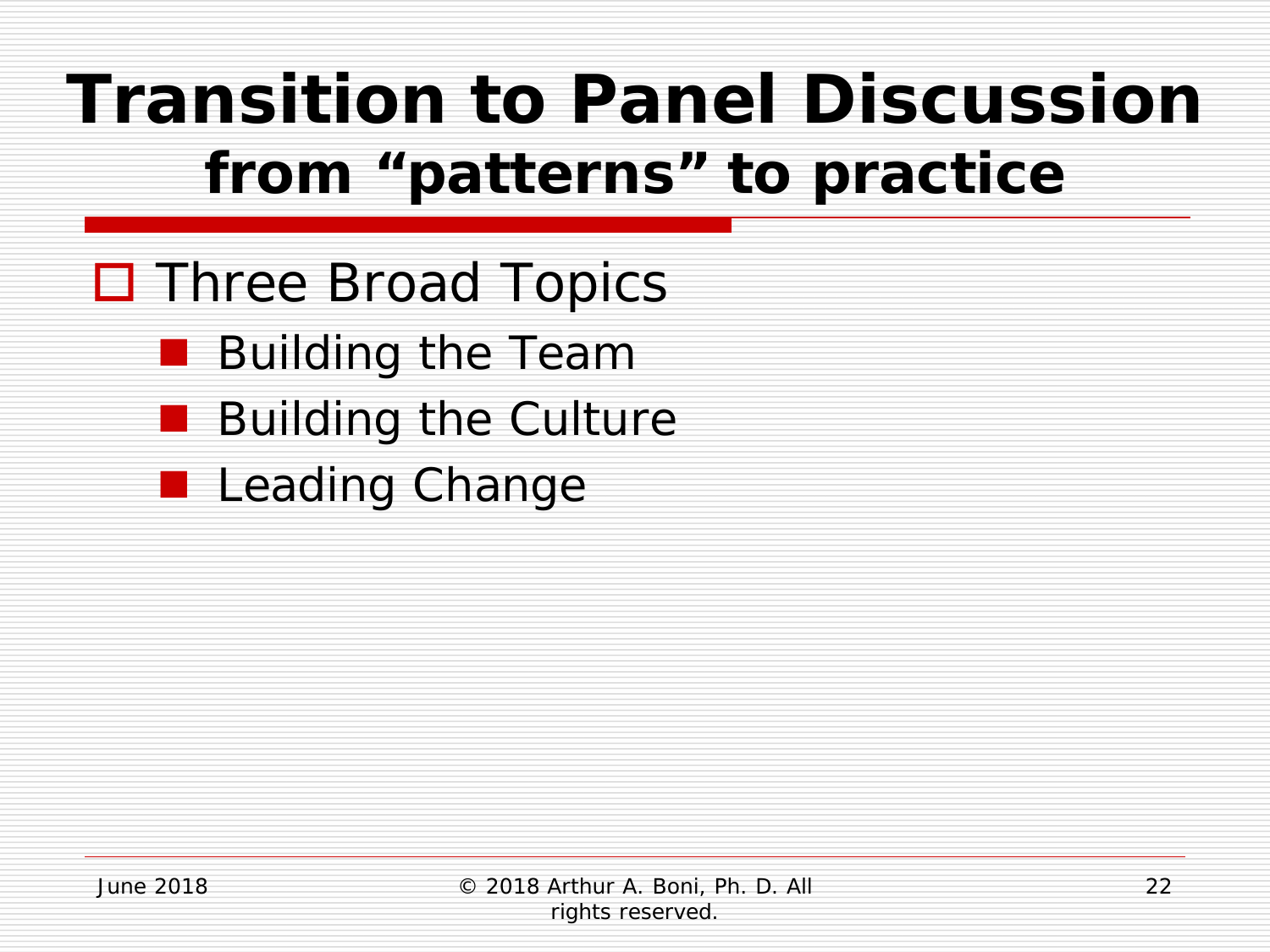# *Building the Team*

 $\Box$  Founders + key team (early stage)

- **Part-time members (university ties and conflicts)**
- **Balancing science and** commercialization
	- **Validating the technology/business** model – product/market fit
- □ Building and working with your BOD, SAB, advisors – building your network
- □ Compensation & Cap Structure Issues, Managing Equity
	- **Founders, later key hires vesting and** option pools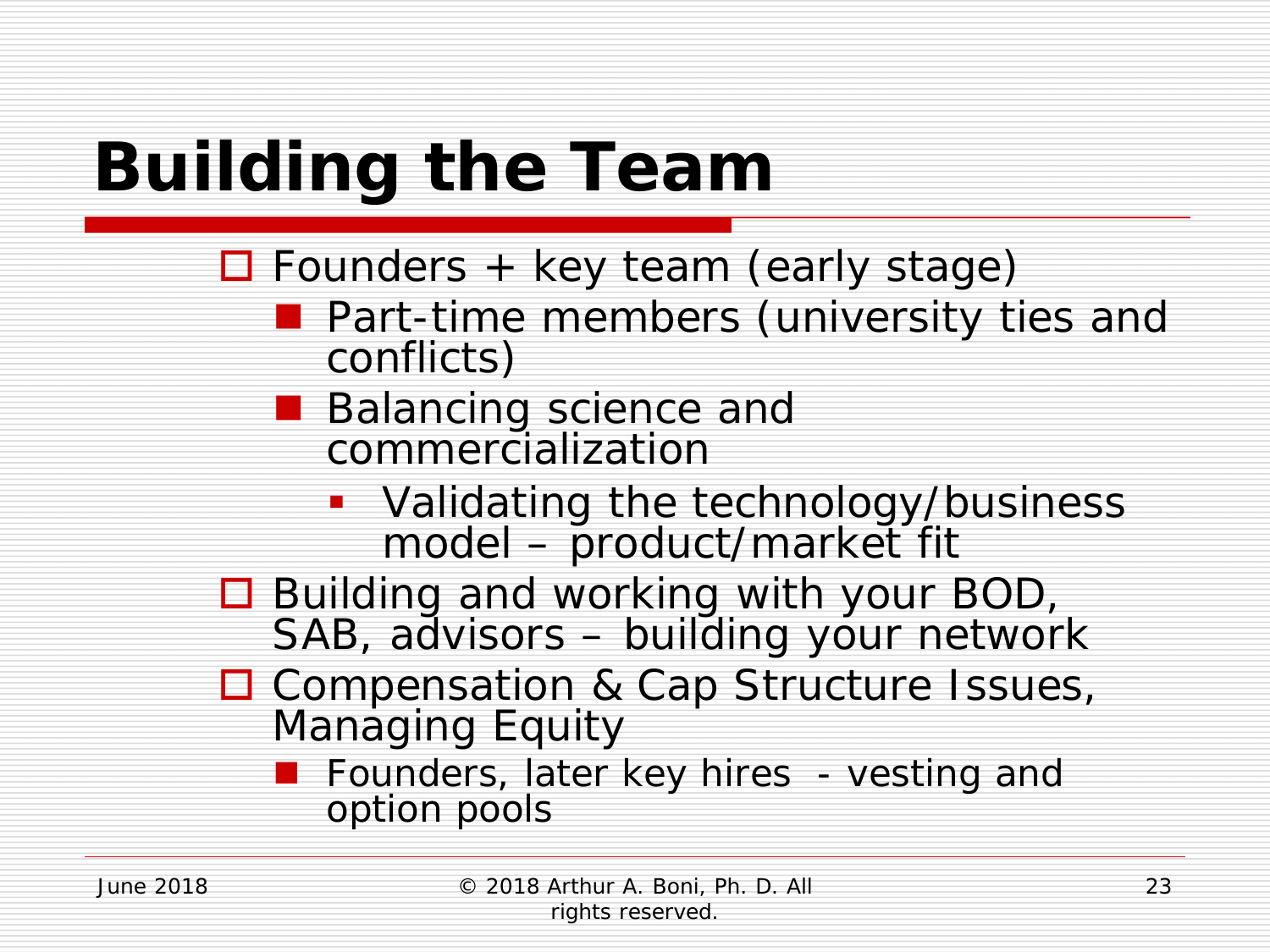### *Building the Culture*

#### **Team dynamics, processes and values**

- Creating and maintaining a productive work environment and company culture that values the mission that matters  $\rightarrow$ skill, will, fit
- **I** Including diversity from day one as a building block of the culture  $\rightarrow$  associative thinking is an important part of the "Innovator's DNA"
- **Extending the network to enhance innovation**  $\rightarrow$  embrace openness and inclusion (ideas can come from anywhere)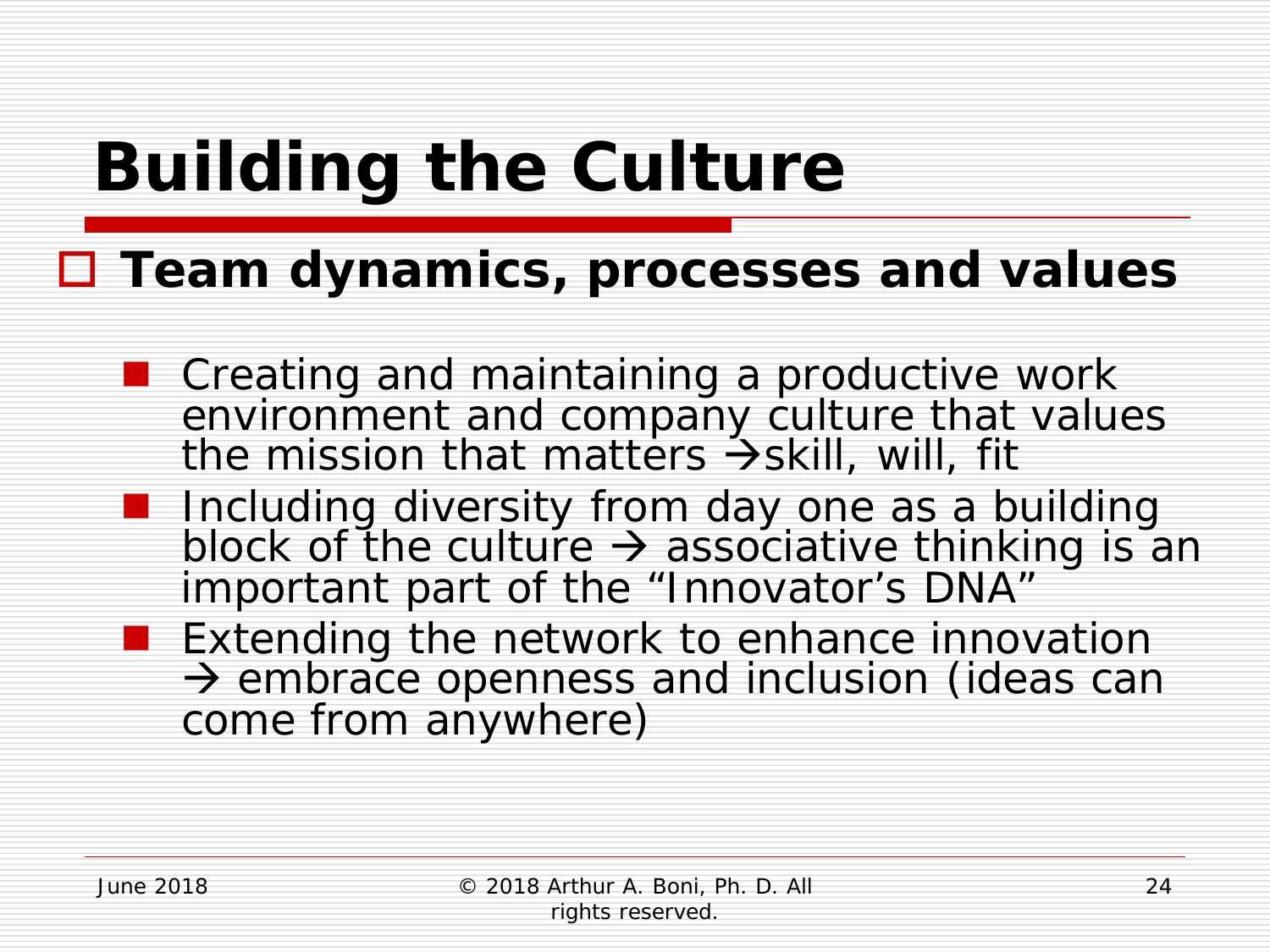# *Leading Change*

#### **Leadership through stages and transitions**

#### Dealing with "Evolution and Revolution"  $\Box$  Growing the team, subtracting from the

team

 *"The entrepreneur always searches for change, responds to it and pursues it as an opportunity" – Peter Drucker*